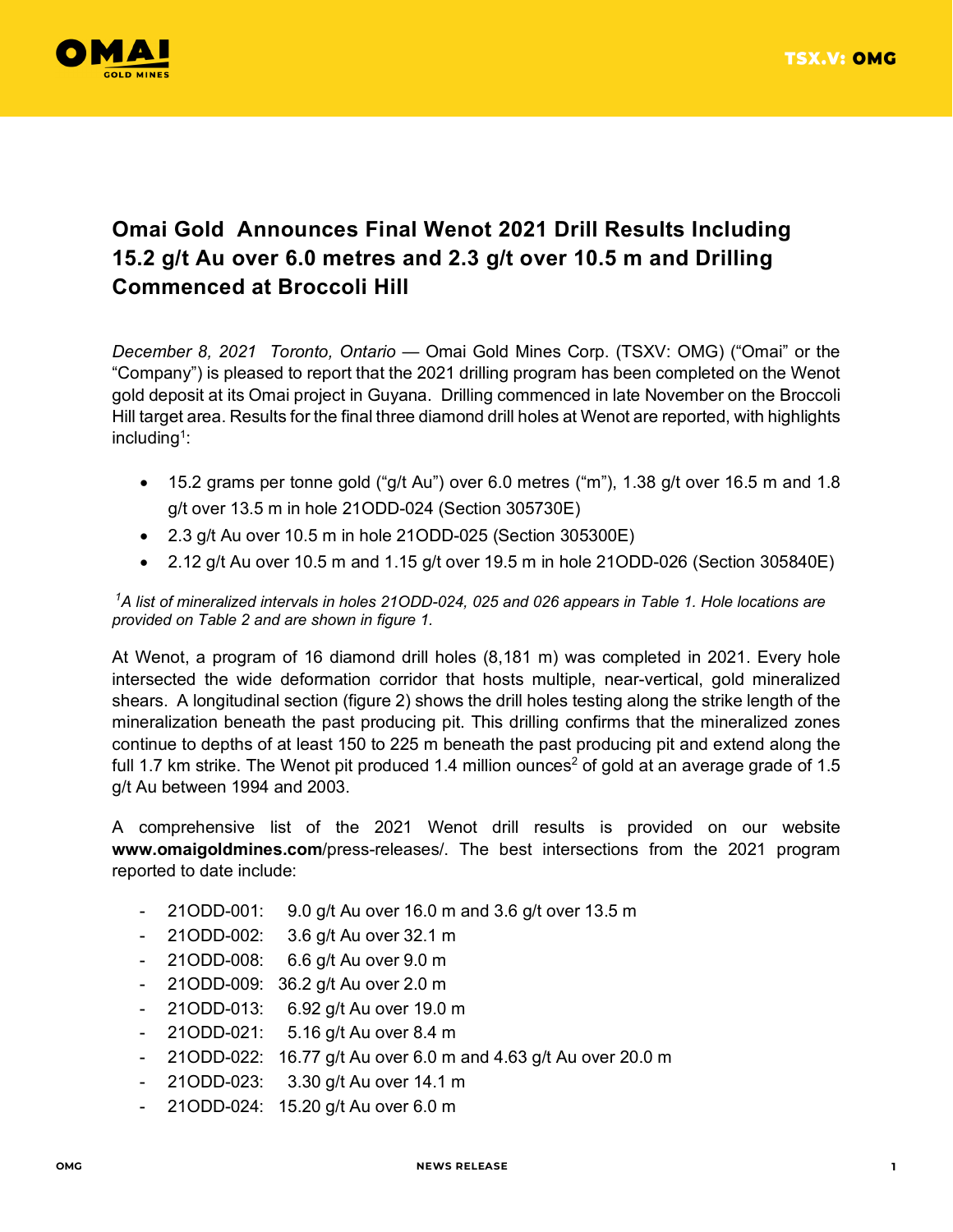An independent Qualified Person ("QP") with P&E Consulting completed a site visit during the first week of November and is advancing towards a NI 43-101 mineral resource estimate for the Wenot deposit, which is expected to be completed before year end.

Elaine Ellingham, CEO, commented "Completing the drilling of the Wenot deposit along a 1.7 km strike length and to depths of 150 to 225 metres below the pit is a great achievement for this year. The continuity of the deformation zone that hosts the deposit has proven to extend to depth with mineralization at similar grades and widths as was seen in the upper parts of the deposit, and these zones remain open with further depth potential. Every drill hole completed at Wenot intersected multiple gold mineralized zones. We look forward to delivering our first NI 43-101 resource before year end."

"We commenced field exploration in late September on one of our next priority targets, Broccoli Hill. It has been an area of small scale and artisanal mining operations within the saprolite for over a hundred years, but surprisingly has seen relatively little modern exploration or drilling. Our trenching and mapping has already uncovered clusters or packets of quartz veinlets, similar to those that often host gold mineralization at Omai. A limited initial drill program commenced a few weeks ago to test some of these exposed quartz veinlet systems, areas identified by our trenching, and the historic gold anomalies defined by soil and auger sampling. The drilling will also provide a better understanding of the bedrock geology of this sizeable target area. Its proximity to the Fennell deposit just 200 metres to the west, that produced 2.4 million ounces of gold<sup>2</sup>, together with similarities in the geophysical signature, has suggested the potential for another Fennell-type deposit. We look forward to results from our initial drilling in the next week or two."

<sup>2</sup>*Past production at Omai is summarized in several Cambior Inc. documents available on Sedar.com, including March 31, 2006 AIF and news release August 3, 2006.* 

## Quality Control

Omai maintains an internal QA/QC program to ensure sampling and analysis of all exploration work is conducted in accordance with best practices. Standards, blanks and duplicates are entered at regular intervals. Samples are sealed in plastic bags and shipped to ActLabs, a certified laboratory in Georgetown, Guyana, respecting the best chain of custody practices. At the laboratory, samples are dried, crushed up to 80% passing 2 mm, riffle split (250 g), and pulverized to 95% passing 105 μm, including cleaner sand. 30 g of pulverized material are then fire assayed by atomic absorption (AA). Initial assays with results above 3,000 ppb gold are re-assayed with gravimetric finish. Standards and blanks meet with QA/QC specifications.

## Qualified Person

Elaine Ellingham is a Qualified Person under National Instrument 43-101 "Standards of Disclosure for Mineral Projects" and has approved the technical information contained in this news release. Ms. Ellingham is not considered to be independent for the purposes of National Instrument 43- 101.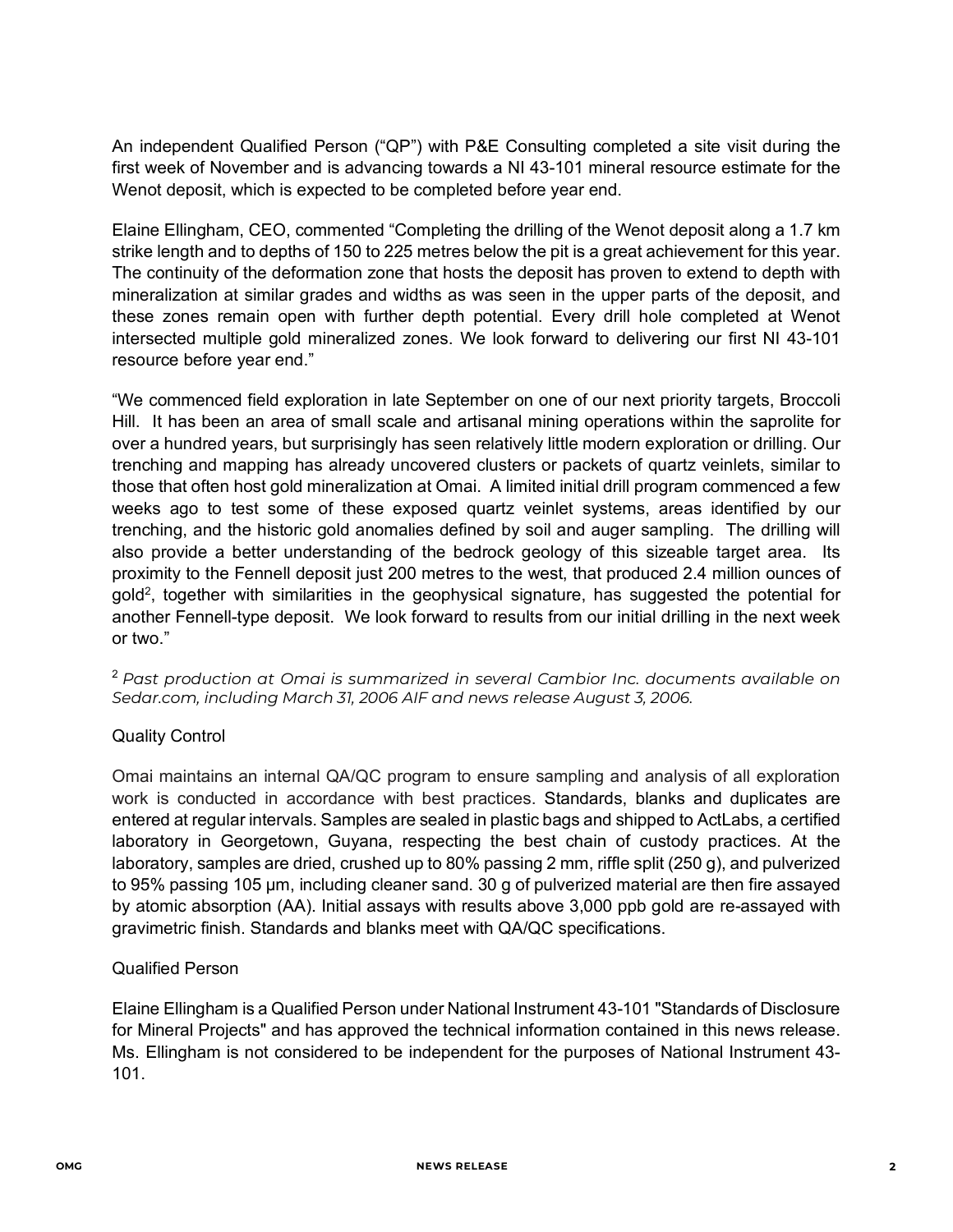| Hole ID       | Includes | From  | To    |      | Gold grade<br>(grams per<br>tonne) |
|---------------|----------|-------|-------|------|------------------------------------|
|               |          | 226   | 227.4 | 1.4  | 2.69                               |
|               |          | 259.5 | 265.5 | 6.0  | 15.15                              |
|               | includes | 262.5 | 264.0 | 1.5  | 57.27                              |
|               |          | 292   | 293.5 | 1.5  | 1.25                               |
|               |          | 346   | 349.5 | 3.5  | 1.06                               |
|               |          | 358.5 | 375   | 16.5 | 1.38                               |
| 210DD-<br>024 | includes | 363   | 366   | 3.0  | 4.74                               |
|               |          | 420   | 427.5 | 7.5  | 0.78                               |
|               | includes | 424.5 | 426   | 1.5  | 2.37                               |
|               |          | 439   | 452.5 | 13.5 | 1.8                                |
|               |          | 501.5 | 518   | 16.5 | 0.69                               |
|               | includes | 504.5 | 507.5 | 3.0  | 1.1                                |
|               | and      | 515   | 518   | 3.0  | 1.1                                |
|               |          |       |       |      |                                    |
|               |          | 110.5 | 114   | 3.5  | 2.54                               |
|               | includes | 111.8 | 113.2 | 1.4  | 5.02                               |
| 21ODD-<br>025 |          | 150.5 | 152   | 1.5  | 3.10                               |
|               |          | 235   | 236.5 | 1.5  | 1.54                               |
|               |          | 260.5 | 263.5 | 3.0  | 2.72                               |
|               | includes | 262   | 263.5 | 1.5  | 5.11                               |
|               |          | 335   | 345.5 | 10.5 | 2.30                               |
|               | includes | 339.5 | 342.5 | 3.0  | 5.24                               |
|               |          | 447.5 | 450   | 2.5  | 2.10                               |
|               | includes | 447.5 | 448.5 | 1.0  | 3.70                               |
|               |          | 459   | 460.7 | 1.7  | 1.58                               |
|               |          | 466   | 467.2 | 1.2  | 3.16                               |
|               |          | 469.5 | 471   | 1.5  | 1.13                               |

Table 1. New Assay Results from Recently Completed Drill Holes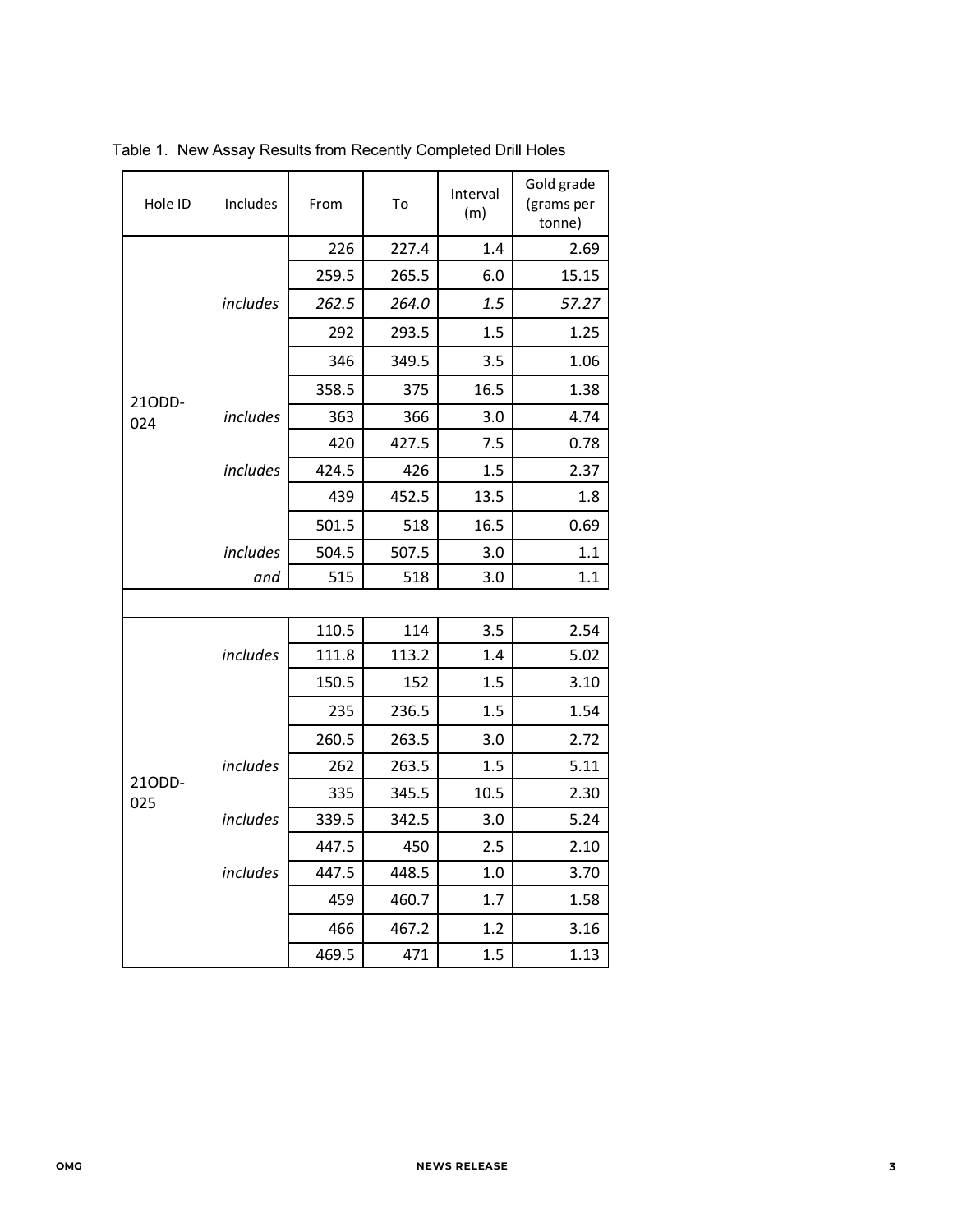| Hole ID       | Includes | From  | To    | Interval<br>(m) | Gold grade<br>(grams per<br>tonne) |
|---------------|----------|-------|-------|-----------------|------------------------------------|
| 21ODD-<br>026 |          | 165.5 | 168.5 | 3.0             | 1.18                               |
|               |          | 203.5 | 205   | 1.5             | 1.18                               |
|               |          | 323   | 325.3 | 2.3             | 1.88                               |
|               | includes | 323   | 324.5 | 1.5             | 3.10                               |
|               |          | 387.5 | 389   | 1.5             | 2.78                               |
|               |          | 403.2 | 413.8 | 10.6            | 2.12                               |
|               | includes | 403.2 | 412   | 8.8             | 2.50                               |
|               |          | 445   | 464.5 | 19.5            | 1.15                               |
|               | includes | 448   | 449.5 | 1.5             | 5.65                               |
|               |          | 502.5 | 504   | 1.5             | 1.85                               |

Table 2. Summary of Wenot Final Three Drill Holes (see Figure 1, Drill plan map)

| Hole ID   | Azimuth<br>(degrees) | Declination<br>(degrees) | <b>Final Depth</b><br>(m) | Easting | Northing | <b>Status</b> |
|-----------|----------------------|--------------------------|---------------------------|---------|----------|---------------|
| 21ODD-024 | 180                  | -50                      | 559                       | 305730  | 601800   | Completed     |
| 21ODD-025 | 180                  | -50                      | 503                       | 305300  | 601855   | Completed     |
| 21ODD-026 | 180                  | -50                      | 521                       | 305840  | 601735   | Completed     |

<sup>2</sup>*Past production at Omai is summarized in several Cambior Inc. documents available on Sedar.com, including March 31, 2006 AIF and news release August 3, 2006.* 

## About Omai Gold Mines Corp.

Omai Gold Mines Corp., through its wholly owned subsidiary Avalon Gold Exploration Inc., holds a 100% interest in the Omai Prospecting License covering 4,590 acres (18.575 sq. km), that includes the past producing Omai gold mine. Once South America's largest producing gold mine, Omai produced over 3.8 million ounces of gold between 1993 and 2005. Mining ceased at a time when the average gold price was less than US\$400 per ounce, leaving significant drilled resources untapped and prime exploration targets untested. The Company's short-term priorities are to verify and expand the known resources, while advancing exploration on key targets, providing a solid opportunity to create significant value for all stakeholders.

For further information, please see our website **www.omaigoldmines.com** or contact:

Elaine Ellingham P.Geo. President & CEO **elaine@omaigoldmines.com**  Phone: +1-416-473-5351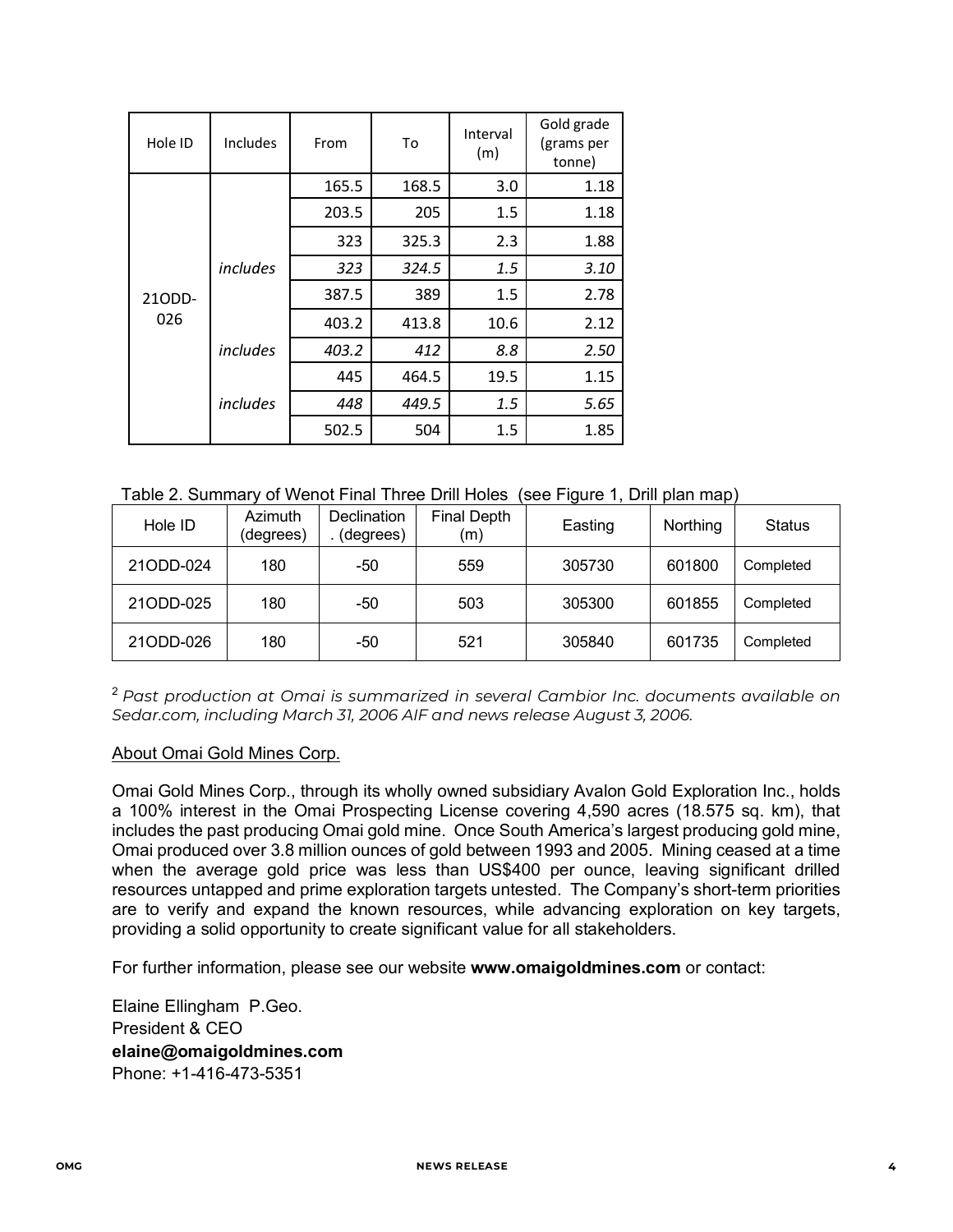*Neither the TSX Venture Exchange nor its Regulation Services Provider (as that term is defined in the policies of the TSX Venture Exchange) accepts responsibility for the adequacy or accuracy of this release.* 

Cautionary Note Regarding Forward-Looking Statements

*This news release includes certain "forward-looking statements" under applicable Canadian securities legislation. Forward-looking statements include, but are not limited to, statements with respect to the timing of completion of the drill program, and the potential for the Omai gold project to allow Omai to build significant gold resources at attractive grades, and forward-looking statements are necessarily based upon a number of estimates and assumptions that, while considered reasonable, are subject to known and unknown risks, uncertainties and other factors which may cause the actual results and future events to differ materially from those expressed or implied by such forward-looking statements. Such factors include, but are not limited to general business, economic, competitive, political and social uncertainties; delay or failure to receive regulatory approvals; the price of gold and copper; and the results of current exploration. There can be no assurance that such statements will prove to be accurate, as actual results and future events could differ materially from those anticipated in such statements. Accordingly, readers should not place undue reliance on forward-looking statements. The Company disclaims any intention or obligation to update or revise any forward-looking statements, whether as a result of new information, future events or otherwise, except as required by law.*